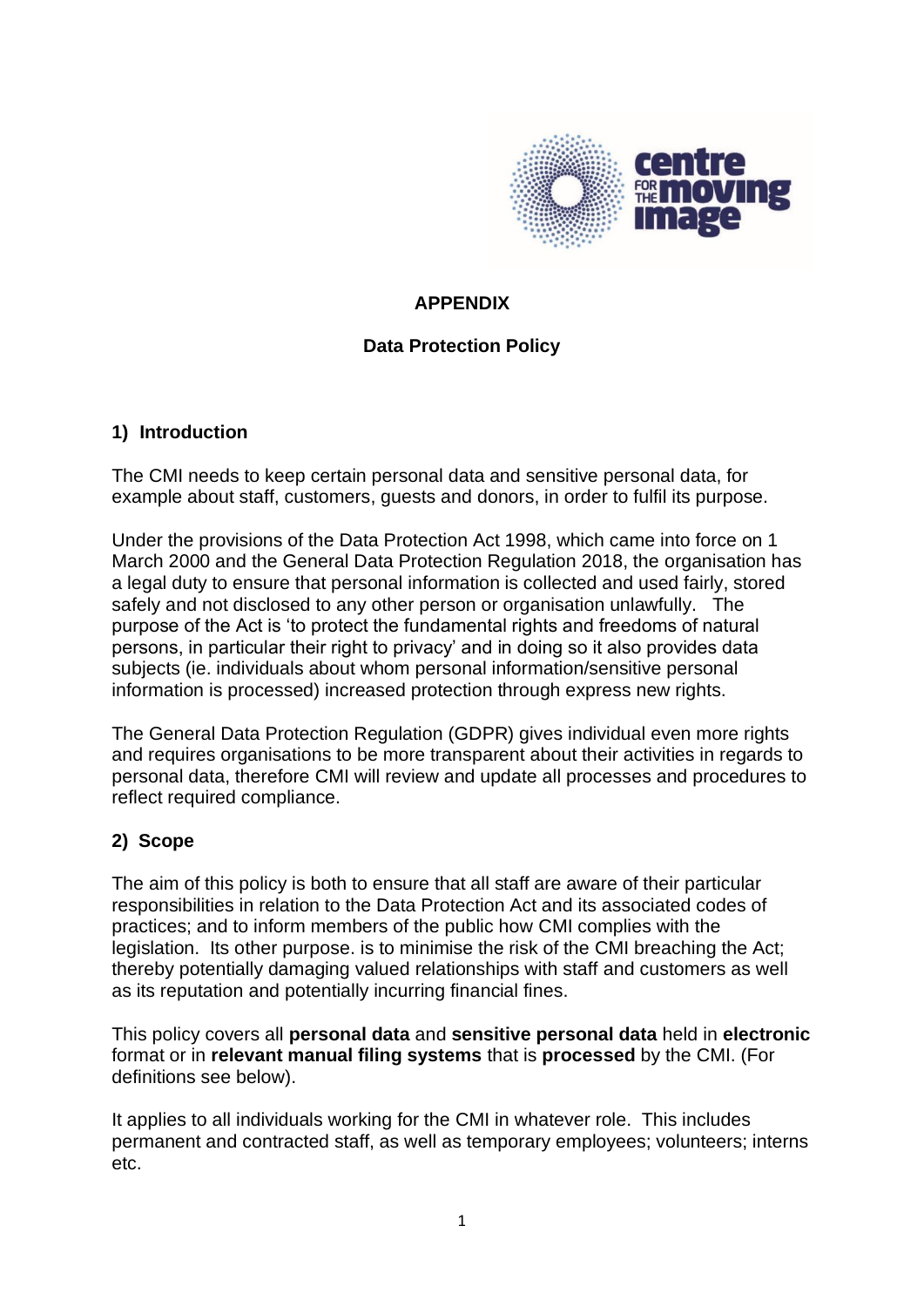The security of information held by CMI is governed by the organisation's Information Security Policy.

# **3) Definitions**

Under the terms of the Act:

- **Personal data** means any information relating to an identified or identifiable natural person ('data subject'); an identifiable natural person is one who can be identified, directly or indirectly, in particular by reference to an identifier such as a name, an identification number, location data, an online identifier or to one or more factors specific to the physical, visual, physiological, genetic, mental, economic, cultural or social identity of that natural person. This excludes business or commercial engagement.
- **Sensitive personal data** is a subset of personal data and subject to tighter controls on its processing. Sensitive personal data means personal data consisting of information as to -
	- $\circ$  the racial or ethnic origin of the data subject,
	- $\circ$  his / her political opinions,
	- $\circ$  his / her religious beliefs or other beliefs of a similar nature,
	- $\circ$  whether he / she is a member of a trade union (within the meaning of the Trade Union and Labour Relations (Consolidation) Act 1992),
	- o his / her physical or mental health or condition,
	- $\circ$  his / her sexual life,
	- o the commission or alleged commission by him / her of any offence, or
	- $\circ$  any proceedings for any offence committed or alleged to have been committed by him / her, the disposal of such proceedings or the sentence of any court in such proceedings.
- **Data subject** means the individual about whom the personal data/sensitive personal data is held.
- **Processing** means any operation or set of operations which is performed on personal data or on sets of personal data, whether or not by automated means, such as collection, recording, organisation, structuring, storage, adaptation or alteration, retrieval, consultation, use, disclosure by transmission, dissemination or otherwise making available, alignment or combination, restriction, erasure or destruction.
- **Electronic format** means data held as word or excel documents, e-mails, in databases, payroll systems, the Festival Management system ( FMP) etc.
- Relevant **manual filing systems** means a filing system in which information about individuals is readily available. For example, files ordered alphabetically by name (staff files, member files, notes on guests) or by which there is another point of access (reference number system etc.). It does not apply to incidental references to individuals in files structured by reference to topics not relating to those individuals.

# **4) Legal Basis**

The CMI's responsibilities in relation to data protection are determined by the General Data Protection Regulation (2018) and the Data Protection Act (1998).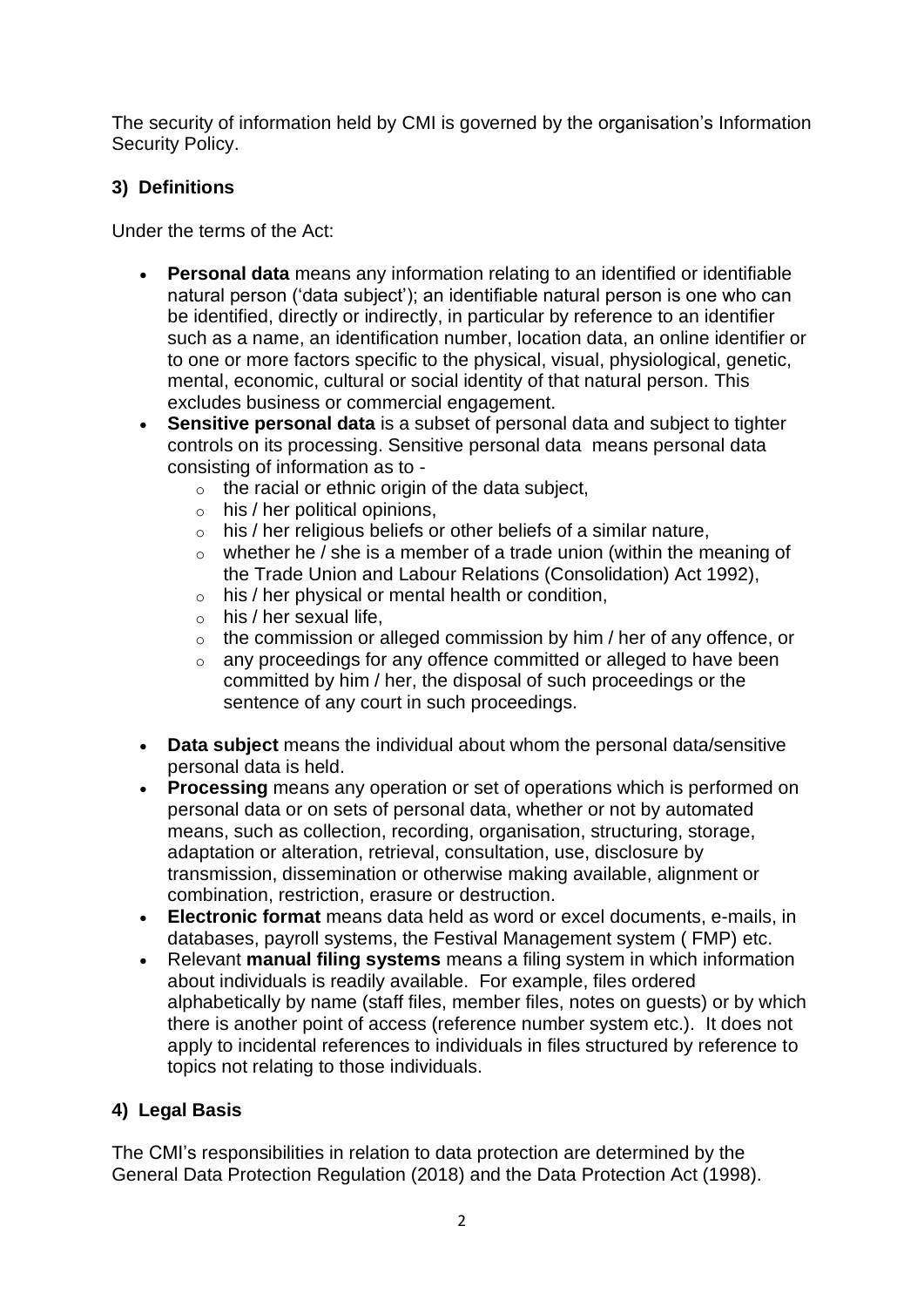# **5) Statement of Principles**

The CMI is accountable and is therefore committed to the **Data Protection Principles** contained in the Data Protection Act 1998 and updated by the General Data Protection Regulation 2018. These represent the minimum standards of practice for any organisation with respect to personal data/sensitive personal data and state that it must be:

- 1. processed lawfully, fairly and in a transparent manner in relation to the data subject
- 2. collected for **specified, explicit and legitimate purposes** and not further processed in a manner that is incompatible with those purposes; further processing for archiving purposes in the public interest, scientific or historical research purposes or statistical purposes shall not be considered to be incompatible with the initial purposes
- 3. **adequate, relevant and limited** to what is necessary in relation to the purposes for which they are processed accurate and kept up to date
- 4. **accurate and, where necessary, kept up to date;** every reasonable step must be taken to ensure that personal data that are inaccurate, having regard to the purposes for which they are processed, are erased or rectified without delay
- 5. **kept in a form which permits identification of data subjects** for no longer than is necessary for the purposes for which the personal data are processed; personal data may be stored for longer periods insofar as the personal data will be processed solely for archiving purposes in the public interest, scientific or historical research purposes or statistical purposes subject to **implementation of the appropriate technical and organisational measures required by this Regulation in order to safeguard the rights and freedoms of the data subject**
- 6. processed in a manner that ensures appropriate **security of the personal data**, including protection against unauthorised or unlawful processing and against accidental loss, destruction or damage, using appropriate technical or organisational measures

Going forward the CMI will comply with the General Data Protection Regulation (2018) requirements by reviewing and creating additional internal process for secure storing, processing and disposing of personal data and sensitive personal data.

## **6) Rights of Data Subjects**

- Any individual data subject, including staff, guests and members, have the right to ask what information the CMI holds about them and why this is being held.
- If any such information is held, an individual data subject also has the right, on request:
	- $\circ$  to see any personal data/sensitive personal data that is being kept about them on computer, and also to have access to paper based data held in relevant manual filing systems
	- $\circ$  to be informed as to how to get the information updated or amended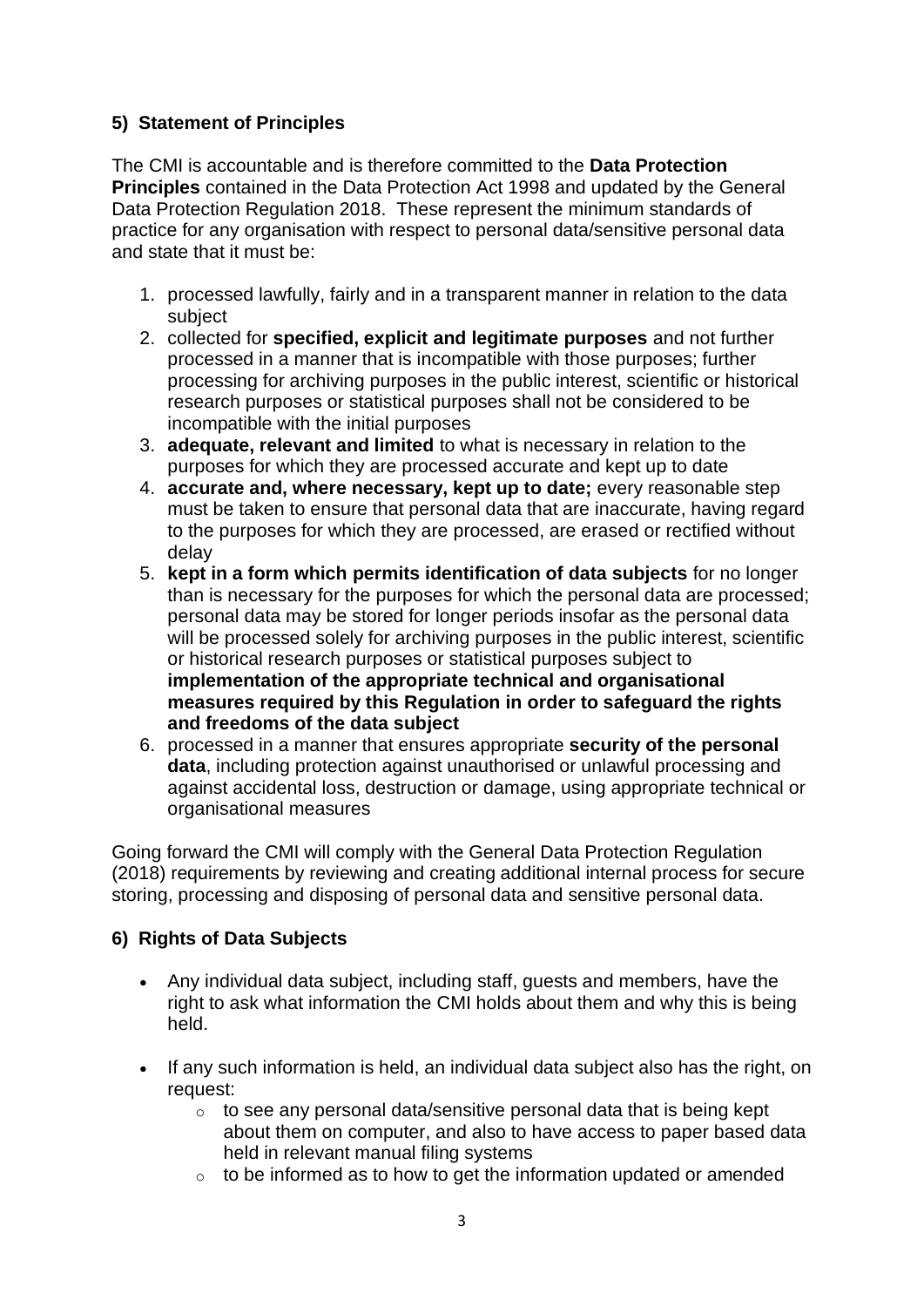- $\circ$  to be informed as to any regular or possible recipients of the information.
- Any person who wishes to exercise this right should make the request in writing to the Office Administrator. If an access request is received by any other members of staff it should be forwarded to the Office Administrator. Alternatively if an access request is related to an existing or ex-member of staff / volunteer it should be forwarded to the HR department (currently Gravitate).
- The CMI will comply with requests for access to personal information as quickly as possible. In compliance with the law, this will always be within 40 calendar days of receipt of a request. From May 2018 this will be processed with one calendar month. This service is free of charge.
- As well as right of subject access, individual data subjects have the right to object to direct marketing, including marketing of the CMI's products and services. Where an individual decides to exercise this right, this fact should be accurately recorded.
- As well as a right of subject access, individual data subjects may, in certain circumstances, have other rights under the Act, including the right to have inaccurate information corrected. The Office Administrator should be informed if a request to exercise this right is received.

## **7) Responsibilities**

- The **Board of Trustees** of the CMI is the **Data Controller.** The Data Controller is the legal entity who must comply with the Act and the Regulation and ensure that its provisions are upheld in all processing across the organisation.
- The Chief Operating Officer acts as CMI's **Data Protection Officer.** The Data Protection Officer is accountable and responsible for overseeing all Data Protection activities and promoting compliance throughout the CMI. Under the terms of the Act, the organisation is obliged to prepare an annual notification to the Information Commissioner providing details of the types of data it processes and for what purpose. The Data Protection Officer is the individual responsible for ensuring that the CMI's entry is complete and up-todate with assistance from relevant Heads of Department. The Data Protection Officer will ensure the CMI Board are able to review the entry annually before submission. The current register entry can be found through the Information Commissioner's website.
- The **HR Department** (Gravitate) will ensure that appropriate guidance and training on compliance with the Data Protection Act 1998 and General Data Protection Regulation 2018 is made available to all staff engaged in the processing of personal data/sensitive personal data.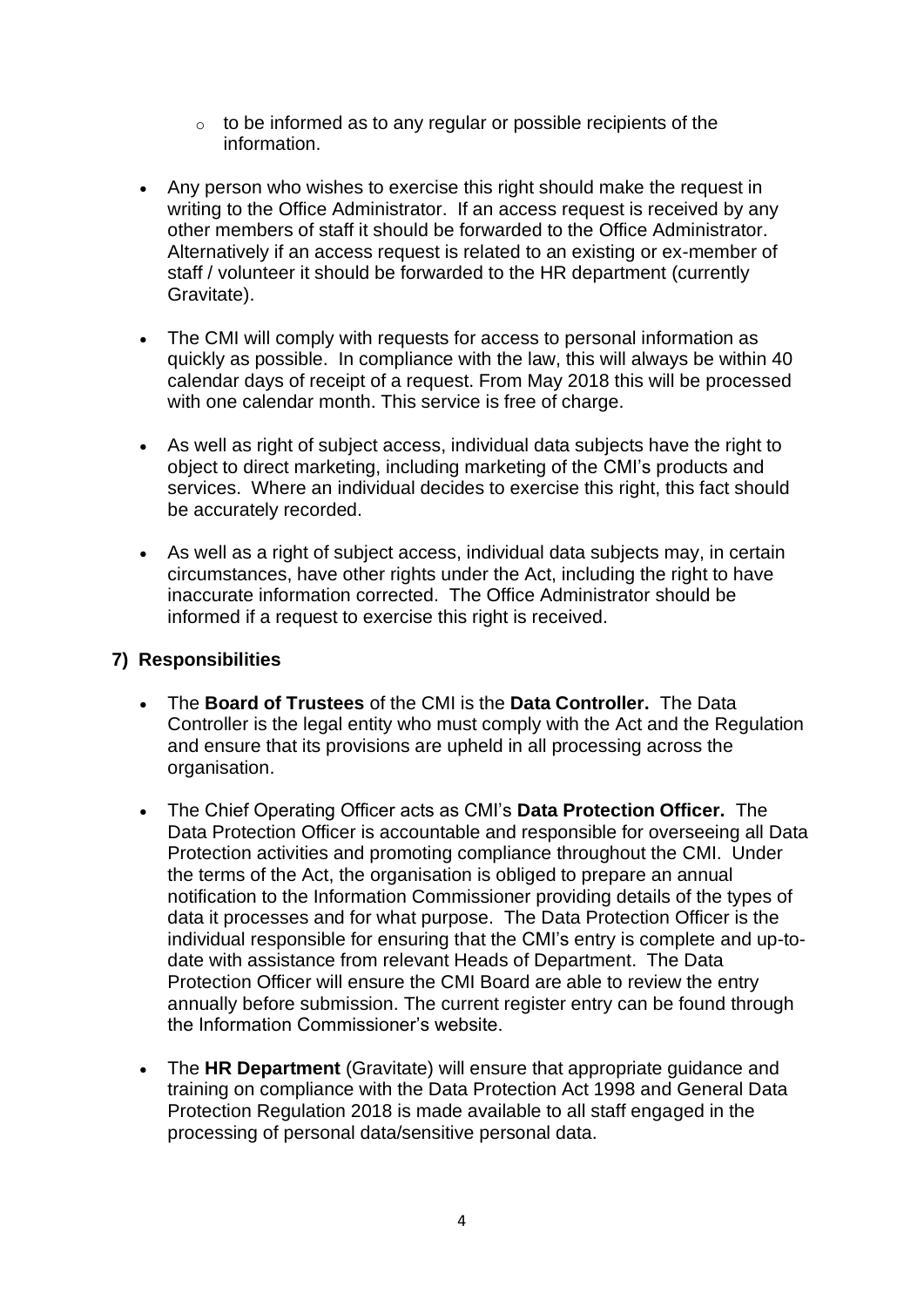- **The Chief Operating Officer** is responsible for determining retention periods for records. The Office Administrator acts as the first point of contact for data protection queries throughout the CMI, makes suggestions for best practice and identifies areas of risk. The Office Administrator works with staff who process personal data/sensitive personal data and Heads of Department to promote compliance within departments but it is the responsibility of Heads of Department to address any risks identified and to ensure that the provisions of the Act are upheld (see below).
- **Heads of Departments** are accountable for data protection compliance in their departments. It is their responsibility to ensure that all processing within their area complies with the Act, in particular that all points of personal data/sensitive personal data collection include appropriate data protection statements and that any contracts or agreements with external contractors processing personal data/sensitive personal data on the CMI's behalf (e.g. distribution or mailing services, data convertors etc.) include a relevant data protection clause. Heads of Department are responsible for ensuring that risks are identified and managed appropriately, that staff receive adequate training and that legal advice is sought where necessary.
- **Staff who process personal data/sensitive personal data in the course of their work** are responsible for ensuring compliance with the legislation and this policy document in their area. It is their responsibility to be aware of the terms of the Act and to raise any concerns about how personal data/sensitive personal data is collected and managed in their area with their Head of Department. The CMI will ensure they are given appropriate training to fulfil this responsibility. Staff must also advise the Data Protection Officer of any changes to data processing in their areas, so that the organisation's Register of Records caught by the Act can be amended accordingly.
- **All external data processors** processing personal data/sensitive personal data on behalf of the CMI (i.e. third parties) are contractually required to comply with the Data Protection Act 1998 and GDPR and any associated codes of practice. Heads of Department are responsible for ensuring that this is upheld (see above).

#### **8) Procedures**

The CMI will organise an annual training session for all staff. Additional best practice procedures will be available on the internal staff network drive.

#### **9) Breach**

Breach of data protection legislation is a criminal and potentially civil offence and the CMI will regard wilful or reckless breach of this policy as a disciplinary offence and such breaches will be subject to the CMI's disciplinary procedures.

It is the duty of all members of staff to flag immediately to their Head of Department and the Data Protection Officer any matter arising which involves, or is thought to